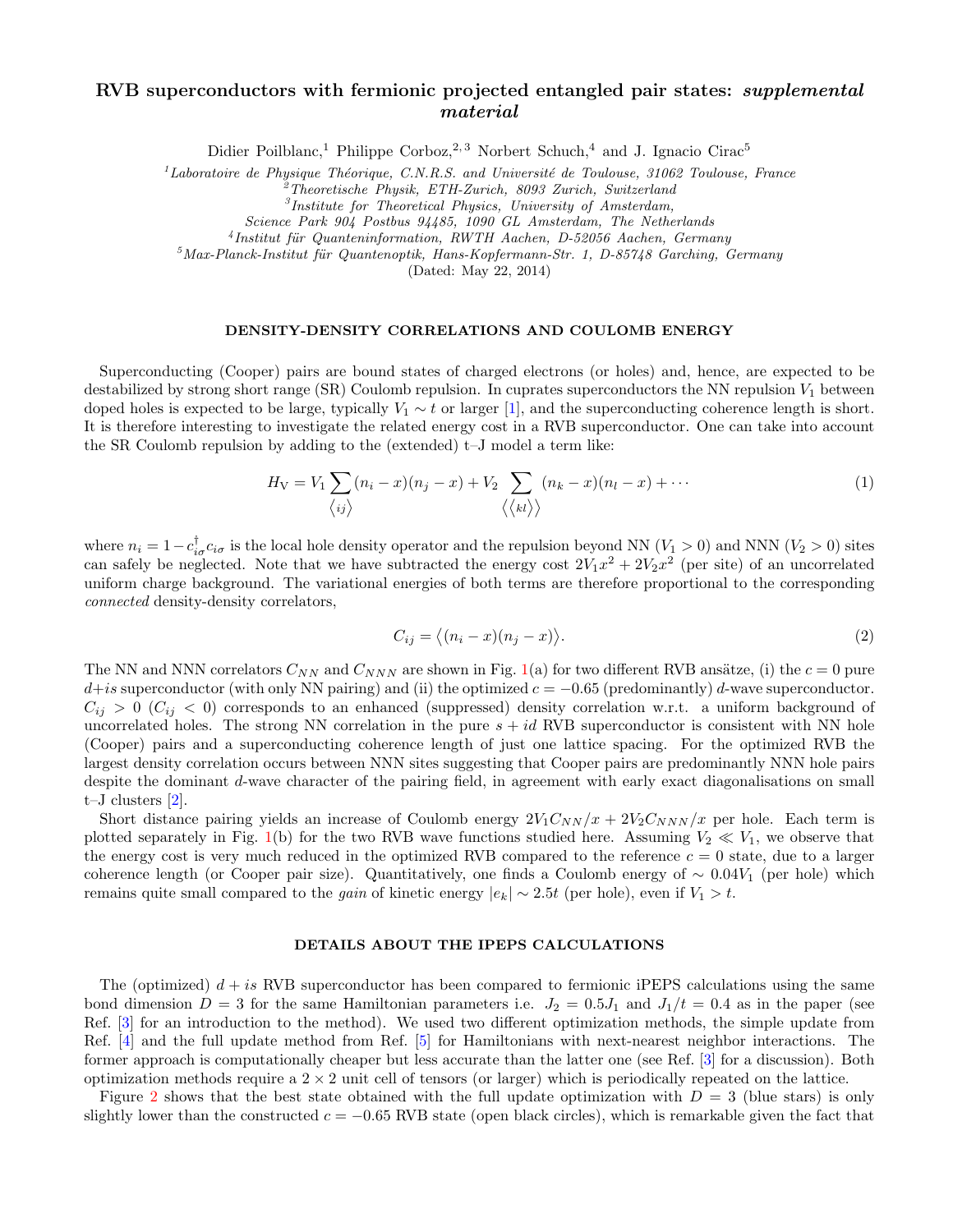

<span id="page-1-0"></span>FIG. 1: (a) Density-density correlations between NN and NNN sites as a function of doping. The two RVB  $d+is$  superconductors with  $c = 0$  (pure  $d + i$ s RVB) and  $c = -0.65$  (optimized RVB) are compared (computations made on an infinitely long  $N_v = 6$ cylinder). (b) NN and NNN Coulomb energies per hole.



<span id="page-1-1"></span>FIG. 2: Total energy (per site) of the d+is ansatz with  $c = -0.65$  and the optimized  $D = 3$  iPEPS wavefunctions (using different update methods and initial states) as a function of doping. Inset: Real space pattern of the best  $D = 3$  iPEPS state within the  $2 \times 2$  unit cell for  $x = 0.091$ . The red dots show the hole density, and the colored bonds the pairing amplitude with different signs.

the latter has only one single variational parameter. These results have been obtained starting from a random initial state (with the same random tensor on each lattice site), and a similar result is obtained by using the  $c = -0.65$ RVB ansatz as initial state for the full optimization (green triangles). We note that depending on the random initial state some of the simulations also converged to other (competing) states, but all having a higher energy. The simple update method (red squares) fails to find the best state in this case, but yields states with a higher energy. All these results show that the (kinetic energy) optimized  $d + is RVB$  state is an excellent  $D = 3$  ansatz for this range of Hamiltonian parameters, and it can serve as an ideal initial state for fermionic iPEPS to study RVB phases, e.g. to